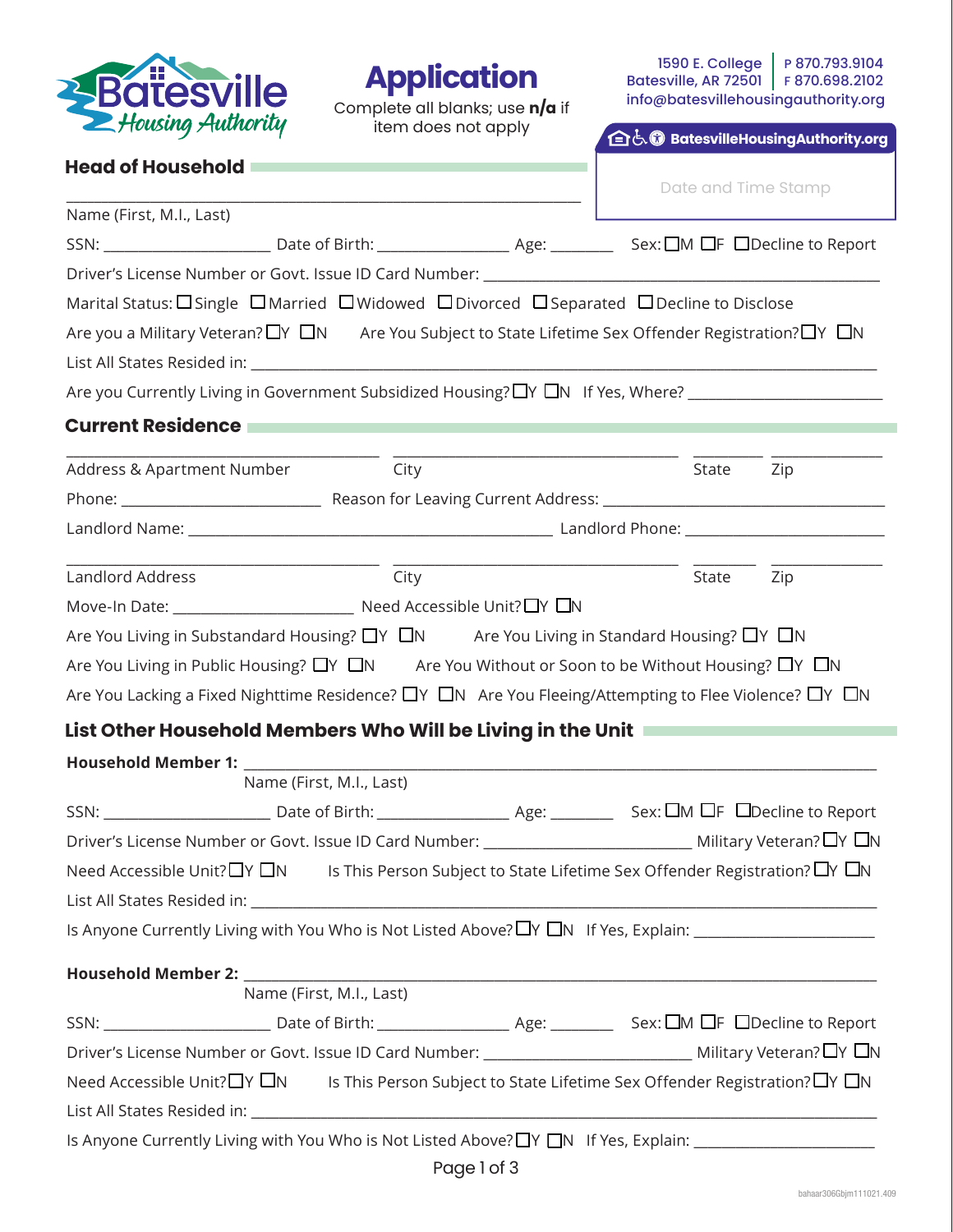



|                                          | Is anyone living with you who was 62 or older as of 1/31/2010, who does not have a Social Security Number, and<br>received HUD Rental Assistance at another location on 1/31/2010? IY IN |                                                                                                                |       |                                                                                                                |  |  |  |
|------------------------------------------|------------------------------------------------------------------------------------------------------------------------------------------------------------------------------------------|----------------------------------------------------------------------------------------------------------------|-------|----------------------------------------------------------------------------------------------------------------|--|--|--|
|                                          | Have you or anyone living with you been convicted of a Felony or Misdemeanor? $\Box Y \Box N$                                                                                            |                                                                                                                |       |                                                                                                                |  |  |  |
|                                          | Have you or anyone living with you been convicted of Sale, Distribution, or Possession of Illegal Drugs? $\Box$ Y $\Box$ N                                                               |                                                                                                                |       |                                                                                                                |  |  |  |
|                                          | Have you or anyone living with you been evicted from Federally Assisted Housing? $\Box$ Y $\Box$ N                                                                                       |                                                                                                                |       |                                                                                                                |  |  |  |
|                                          |                                                                                                                                                                                          |                                                                                                                |       |                                                                                                                |  |  |  |
| <b>Previous Two Landlord References:</b> |                                                                                                                                                                                          | a sa kacamatan ing Kabupatèn Kabupatèn Kabupatèn Kabupatèn Kabupatèn Kabupatèn Kabupatèn Kabupatèn Kabupatèn K |       |                                                                                                                |  |  |  |
|                                          | Your signature on this application gives us permission to contact previous landlords.                                                                                                    |                                                                                                                |       |                                                                                                                |  |  |  |
| <b>Most Recent Landlord:</b>             |                                                                                                                                                                                          |                                                                                                                |       |                                                                                                                |  |  |  |
|                                          |                                                                                                                                                                                          |                                                                                                                |       |                                                                                                                |  |  |  |
| Landlord Address                         | City                                                                                                                                                                                     |                                                                                                                | State | Zip                                                                                                            |  |  |  |
| <b>Rental Address</b>                    | City                                                                                                                                                                                     |                                                                                                                | State | Zip                                                                                                            |  |  |  |
|                                          |                                                                                                                                                                                          |                                                                                                                |       |                                                                                                                |  |  |  |
| <b>Next Most Recent Landlord:</b>        |                                                                                                                                                                                          |                                                                                                                |       |                                                                                                                |  |  |  |
|                                          | Landlord Name: Landlord Name: Landlord Name: Landlord Name: Landlord Name: Landlord Name: Landlord N                                                                                     |                                                                                                                |       | Phone: and the contract of the contract of the contract of the contract of the contract of the contract of the |  |  |  |
| Landlord Address                         | City                                                                                                                                                                                     |                                                                                                                | State | Zip                                                                                                            |  |  |  |
| <b>Rental Address</b>                    | City                                                                                                                                                                                     |                                                                                                                | State | Zip                                                                                                            |  |  |  |
| How long did you live at this address?   |                                                                                                                                                                                          |                                                                                                                |       |                                                                                                                |  |  |  |

## **Additional Information to be attached with returned application**

- Copy of **Social Security Card**
- Copy of **Driver's license** or **State ID Card**
- Copy of **Birth Certificate**
- **In lieu of above proof of age, you may provide one of the following:** baptismal certificate, military discharge papers, valid passport, census document showing age, naturalization certificate, or Social Security Administration Benefit printout.
- **Letter from Social Security Office** stating current income. If applying for College Street or Woodmont Manor, the letter must be dated within last 60 days. If applying for Daffin Manor or Hill Haven Manor, the letter must be dated within the last 120 days.
- **If you draw any other checks, attach a letter from that source of income** stating the amount. If applying for College Street or Woodmont Manor, the letter must be dated within last 60 days. If applying for Daffin Manor or Hill Haven Manor, the letter must dated within the last 120 days.
- **If you have a checking account,** attach copies of the last six months bank statements.
- **If you have Savings, CD's, Stocks, Bonds, etc.** attach current statements showing the value and interest rate.
- **If you own property,** attach a copy of your current Real Estate Tax Statement showing property value.
- **If property has been deeded away,** attach a copy of the deed.